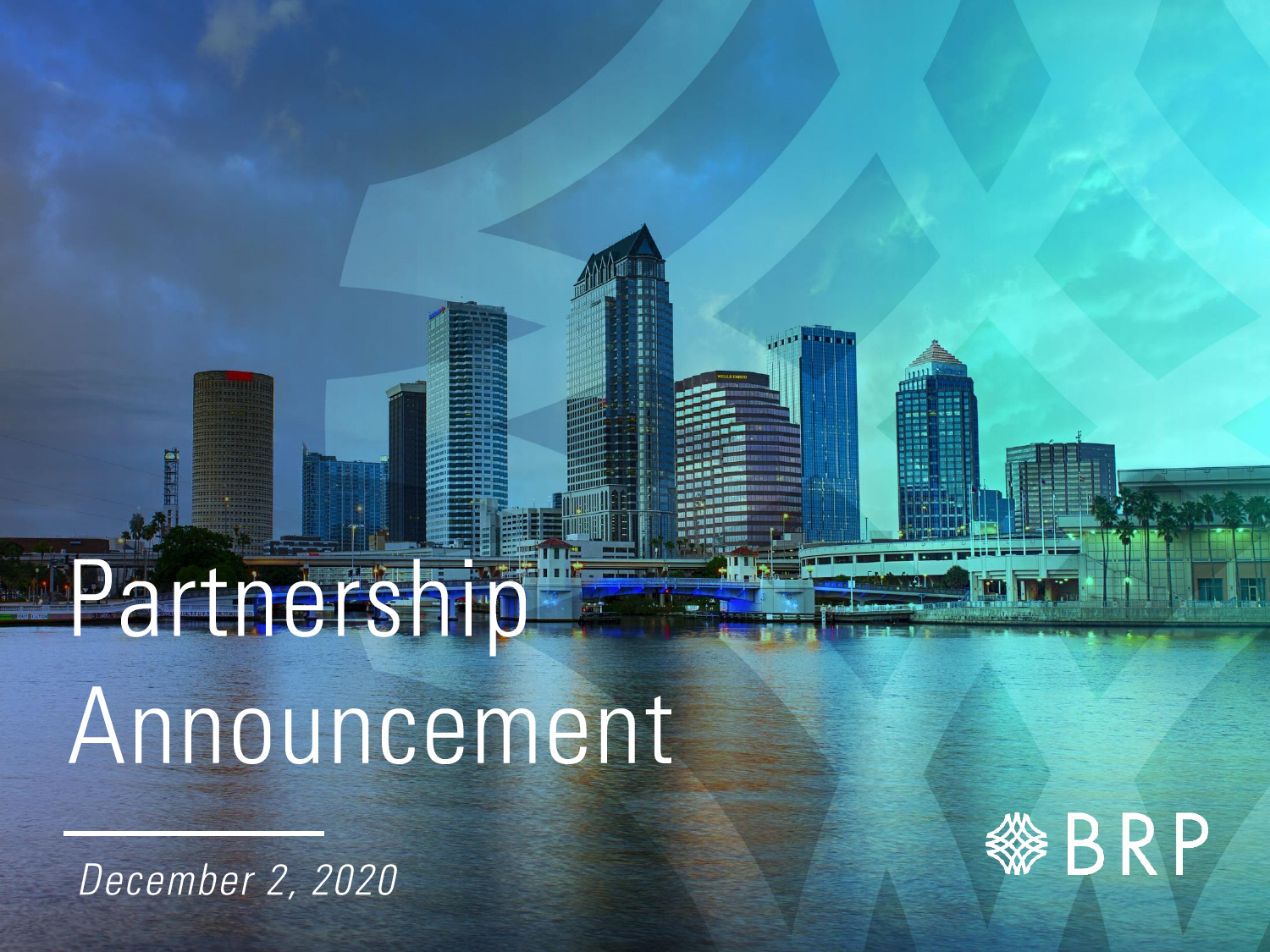

This presentation shall not constitute an offer to sell or the solicitation of an offer to buy any securities.

This presentation contains forward-looking statements. You should not rely upon forward-looking statements as predictions of future events. All statements other than statements of historical facts contained in this presentation, including information concerning our possible or assumed future results of operations and expenses, business strategies and plans, competitive position, business and industry environment and potential growth opportunities, including such information concerning the Partnership described in this presentation, are forward-looking statements. Forward-looking statements involve known and unknown risks, uncertainties and other factors that may cause our actual results, performance or achievements to be materially different from any future results, performance or achievements expressed or implied by the forwardlooking statements, including those risks and other factors relevant to our integration of this Partnership, matters assessed in our due diligence, risks related to the disruption of management time from ongoing business operations due to this Partnership, the business, financial condition and results of operations of BRP Group or this Partner, or both, and factors related to the potential effects of the COVID-19 pandemic on our business, financial condition and results of operations. Given these uncertainties, you should not place undue reliance on any forward-looking statements in this presentation. Except as required by law, we disclaim any obligation to update any forward-looking statements for any reason after the date of this presentation, or to update the reasons why actual results could differ materially from those anticipated in the forward-looking statements, even if new information becomes available in the future.

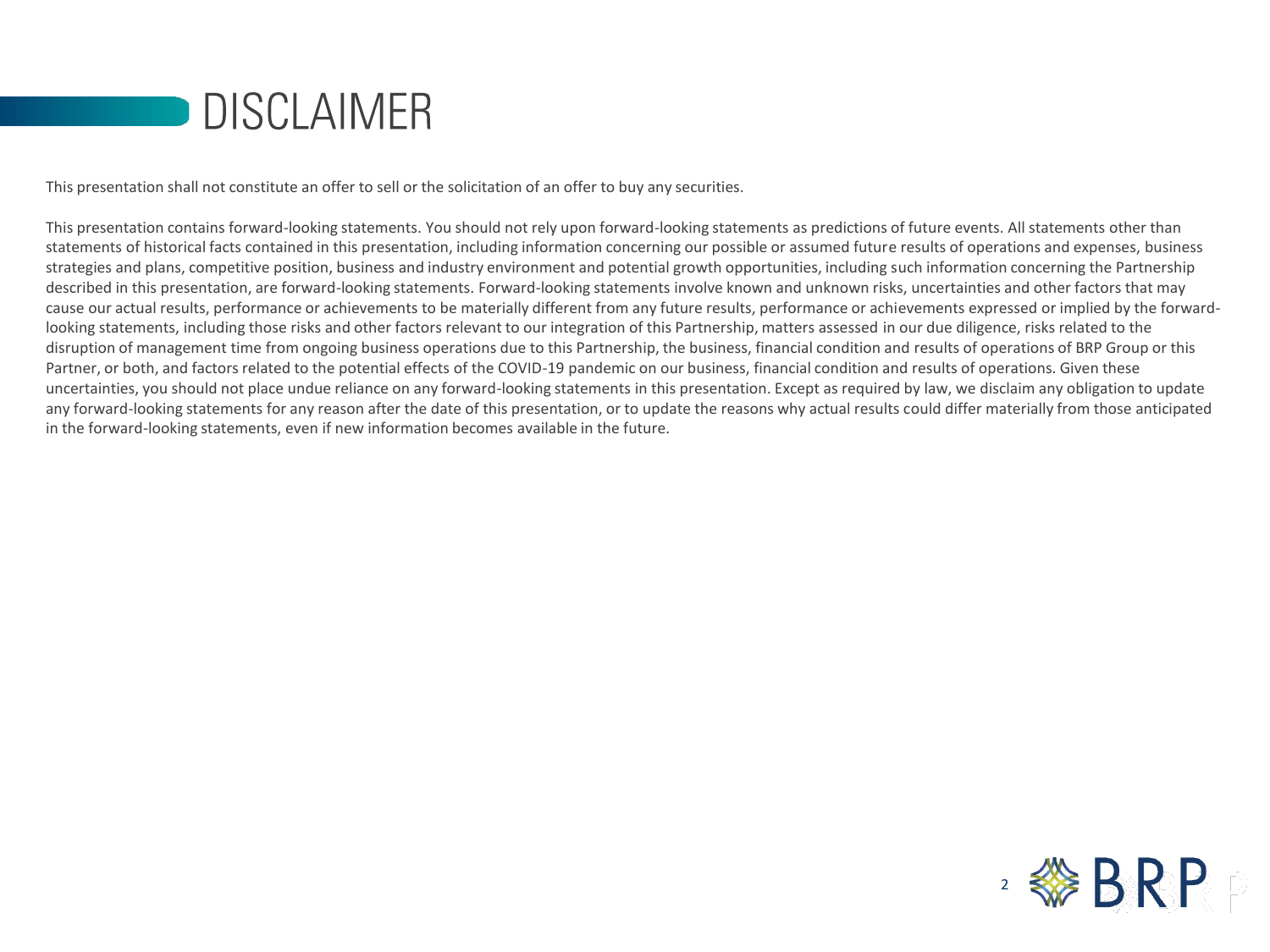# **Announcement Summary**

#### **Transaction Summary**

- On December 1, 2020, BRP announced a new Partnership with Armfield, Harrison & Thomas Inc. ("AHT"), #65 in *Business Insurance's* "Top 100" list of largest U.S. brokers
	- Represents \$52.3mm of annualized acquired revenue,<sup>(1)</sup> excluding \$5.5mm<sup>(2)</sup> of pro forma annualized revenues associated with acquisitions recently completed by AHT
	- Marks BRP's second "Top 100" partnership closed in the fourth quarter of 2020
- **EXECUTE:** Brings 2020YTD acquired revenue to \$173mm<sup>(1)</sup>
- **EXPLOS** Closing cash consideration was funded by loans made to BRP Group, Inc., which were assumed by Baldwin Risk Partners, LLC under its existing credit agreement
- **EXECT:** BRP's post-transaction financial position:
	- Pro forma unrestricted cash and borrowing capacity: approximately  $$420mm^{(3)}$
	- Pro forma net leverage: ~4.3x

#### **Armfield, Harrison & Thomas**

(3) *Subject to max net leverage covenant compliance of 5.0x.* 

- Significantly expands BRP's middle market presence nationally, specifically in the Seattle, Washington D.C., New York and Boston metropolitan areas
- **EXP** Brings deep specialization and expertise across a number of high-growth industry verticals (including Technology, Not-For-Profit, Life Sciences & Healthcare, Manufacturing and Construction, among others) and product niches (management liability)

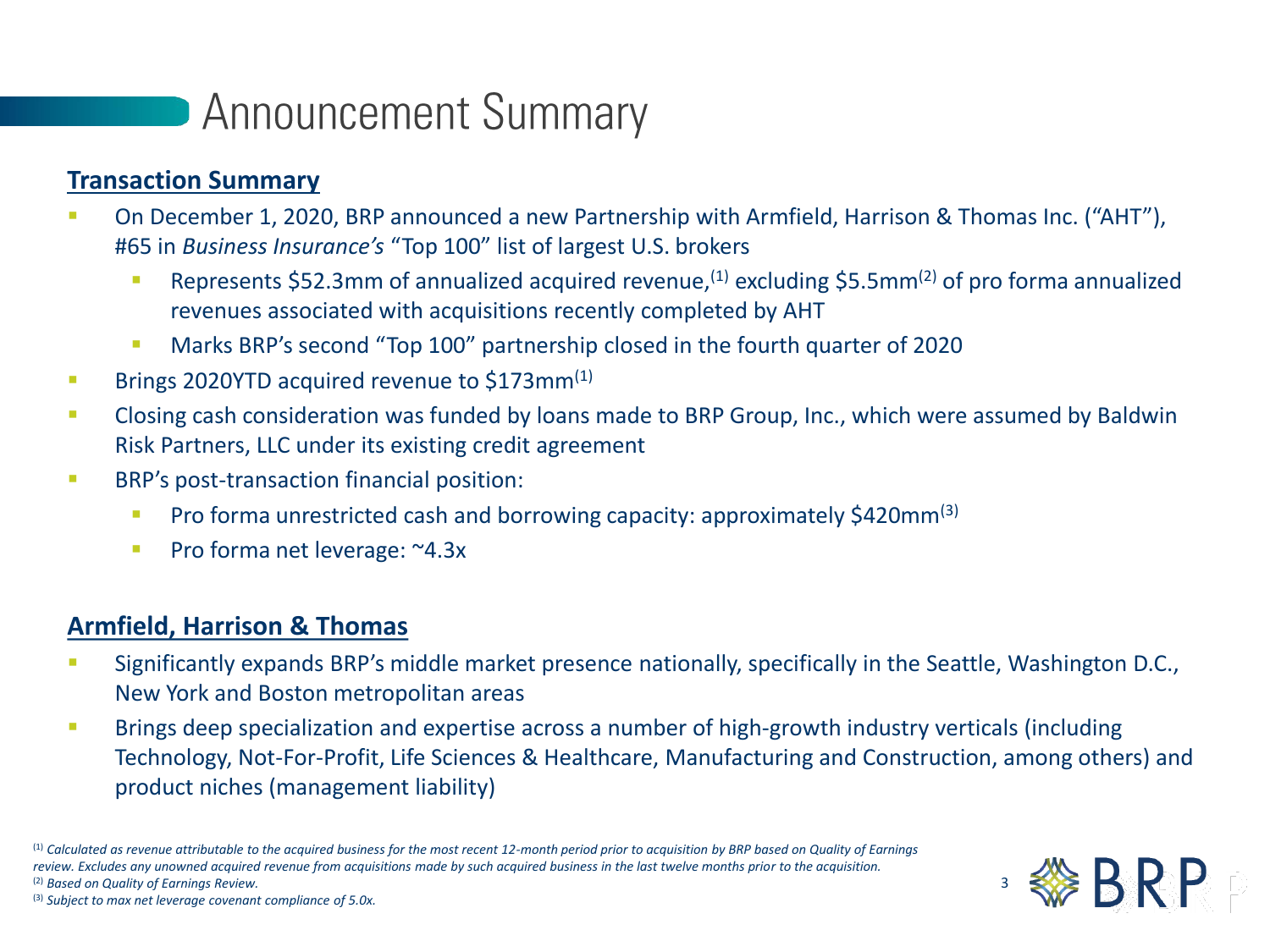# Armfield, Harrison & Thomas Overview



- **EXTM** Armfield, Harrison & Thomas (#65 in Business Insurance's Top 100 Brokers) is a leading provider of property and casualty, employee benefits, retirement, personal and international consulting and brokerage services
- Highly experienced leadership team with 226 years in total insurance experience, receiving 70+ awards, including receiving the distinguished Big "I" Best Practices designation continuously since 2007(1) and "Best Places to Work in Insurance" from Business Insurance continuously since 2009
- Established presence in six major U.S. markets (across nine offices), meaningfully expanding BRP's geographic reach in the Seattle, Washington D.C., New York and Boston metropolitan areas
- Deep specialization across 8 speciality industry verticals (see below) and product niches (including management liability) presents valuable cross-sell opportunities across BRP Group's existing client base



*Note: Numbers presented are approximations. Industry breakdown is an estimate.*

<sup>(1)</sup> Per Independent Insurance Agents & Brokers of America, Inc. <sup>(2)</sup> Calculated as revenue attributable to acquired business for the most recent 12-month period prior to acquisition by BRP based on Quality of Earnings review. Excludes \$5.5mm of pro forma acquired revenue from acquisitions made by AHT in the last twelve months prior to the acquisition. <sup>(3)</sup> Calculated as EBITDA attributable to acquired business for the most recent 12-month period prior to acquisition by BRP evaluated based on Quality of Earnings review. Excludes any unowned acquired *EBITDA from acquisitions made by such acquired business in the last twelve months prior to the acquisition. (4) Based on Quality of Earnings Review. (5) Based on AHT management and*  Reagan Consulting estimates; Specialty Practice Revenues represent management estimates as a % of trailing twelve month total commissions and fees as of July 31 2020 per Quality of *Earnings Review; includes pro forma annualized revenue from acquisitions made by AHT in the last twelve months prior to the acquisition*

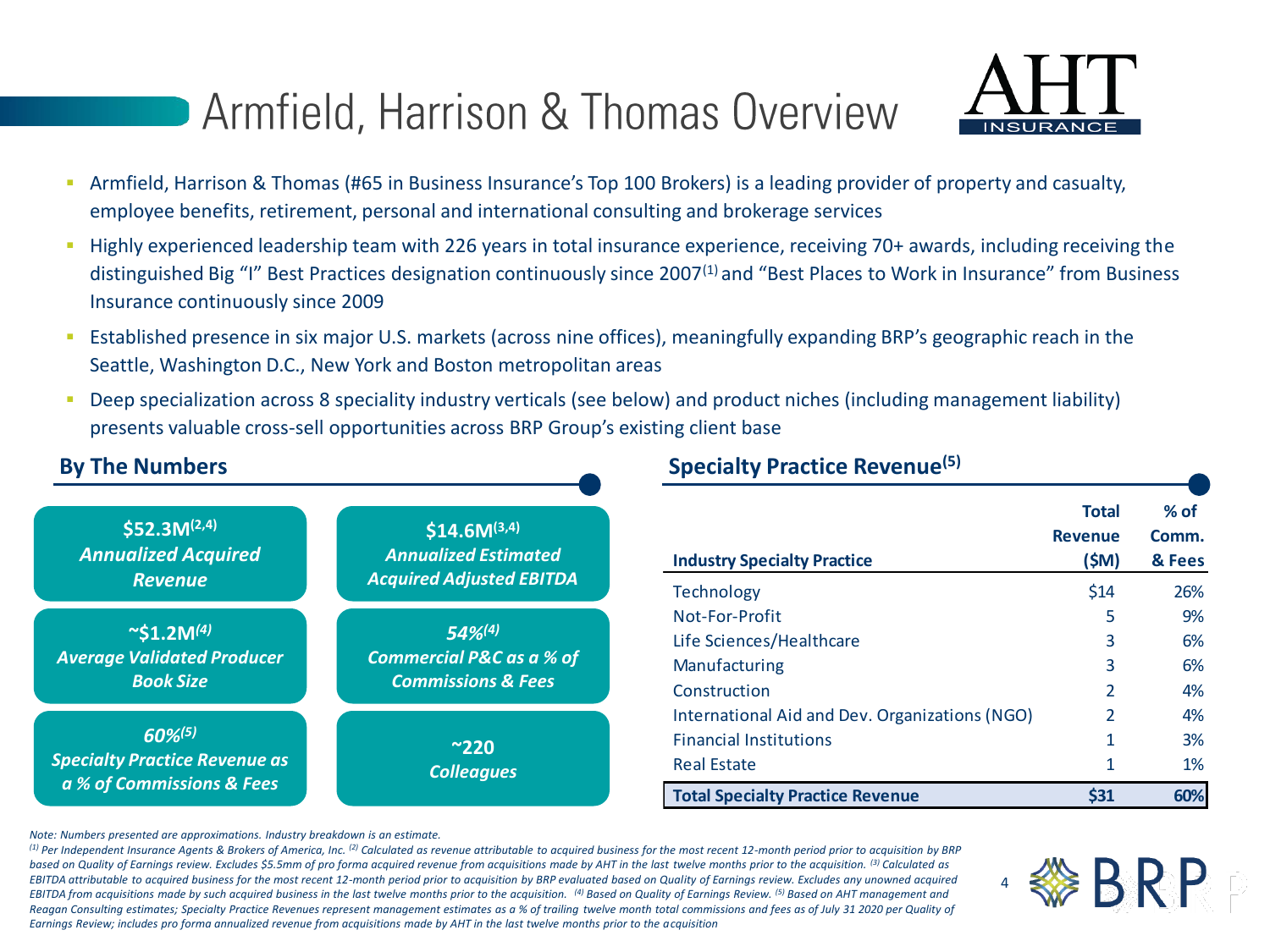### 2020 YTD Acquisitions and Purchase Multiples Associated with **Various Forward Growth Rates**

| <b>Scenario</b><br>Approximations <sup>(1)</sup><br><b>Amounts in 000's</b> | <b>Total</b><br>Consideration <sup>(2)</sup> | <b>Revenue</b> | Implied EBITDA <sup>(3)</sup> | <b>Implied</b><br><b>EBITDA</b><br><b>Multiple</b> |
|-----------------------------------------------------------------------------|----------------------------------------------|----------------|-------------------------------|----------------------------------------------------|
| Announced                                                                   |                                              |                |                               |                                                    |
| up-front <sup>(4)</sup>                                                     | 709,640                                      | 172,517        | 54,256                        | 13.1x                                              |
|                                                                             |                                              |                |                               |                                                    |
| 5% growth                                                                   | 754,584                                      | 200,851        | 63,167                        | 11.9x                                              |
|                                                                             |                                              |                |                               |                                                    |
| 10% growth                                                                  | 786,363                                      | 228,081        | 71,731                        | 11.0x                                              |
|                                                                             |                                              |                |                               |                                                    |
| 15% growth                                                                  | 824,299                                      | 257,786        | 81,073                        | 10.2x                                              |
|                                                                             |                                              |                |                               |                                                    |
| 25% growth                                                                  | 924,316                                      | 325,295        | 102,305                       | 9.0x                                               |

 $^{(1)}$  Represents the approximate performance at the defined growth rate. Certain earnouts are capped at growth rates less than 25% and certain earnouts provide benefits to Sellers at growth rates in excess of 25%. One 2020 partnership earnout is uncapped. <sup>(2)</sup> Equity portion of consideration for 2020 Partnerships (excluding Insgroup and AHT Partnerships) based on the fair value of the Company's equity *consideration paid as of the closing date of each such Partnerships. Q4 figure includes equity portion of consideration for the Insgroup Partnership valued using the volume weighted average prices for a share of the Company's Class A common stock on the Nasdaq for the 10 days ending on the execution date of the definitive purchase agreement. Insgroup Partnership consideration consists of closing cash*  of \$100,359,724; 3,857,622 Class B shares; and 87,093 Class A shares. Q4 figure includes equity portion of consideration for the AHT Partnership valued using the volume weighted average price for share of the Company's Class A common stock on the Nasdaq for the 30 days ending on the day prior to the execution date of the definitive purchase agreement. AHT Partnership consideration consists of closing cash of \$190,282,405; and 784,222 Class A shares. <sup>(3)</sup> The implied EBITDA margin is presented as flat across all growth scenarios, which may not be indicative of actual future performance. <sup>(4)</sup> Announced upfront revenue represents the aggregate revenues of Partners acquired YTD 2020, for the most recent trailing twelve month period prior to acquisition by BRP, in each case, at the time the due diligence was concluded based on a quality of earnings review and not an audit. Announced up-front EBITDA represents the aggregate estimated Adjusted EBITDA of Partners acquired YTD 2020, for the most recent *trailing twelve month period prior to acquisition by BRP, in each case, at the time the due diligence was conducted based on a quality of earnings review and not an audit. Adjustments to net income include the adjustments to net income used by BRP to calculate its Adjusted EBITDA and certain estimated deal-specific cost-savings resulting from acquisition by BRP, including commissions grid alignment, technology-related cost savings, personnel-related cost savings and centralized growth services, as well as the normalization of acquisitions/divestitures.*

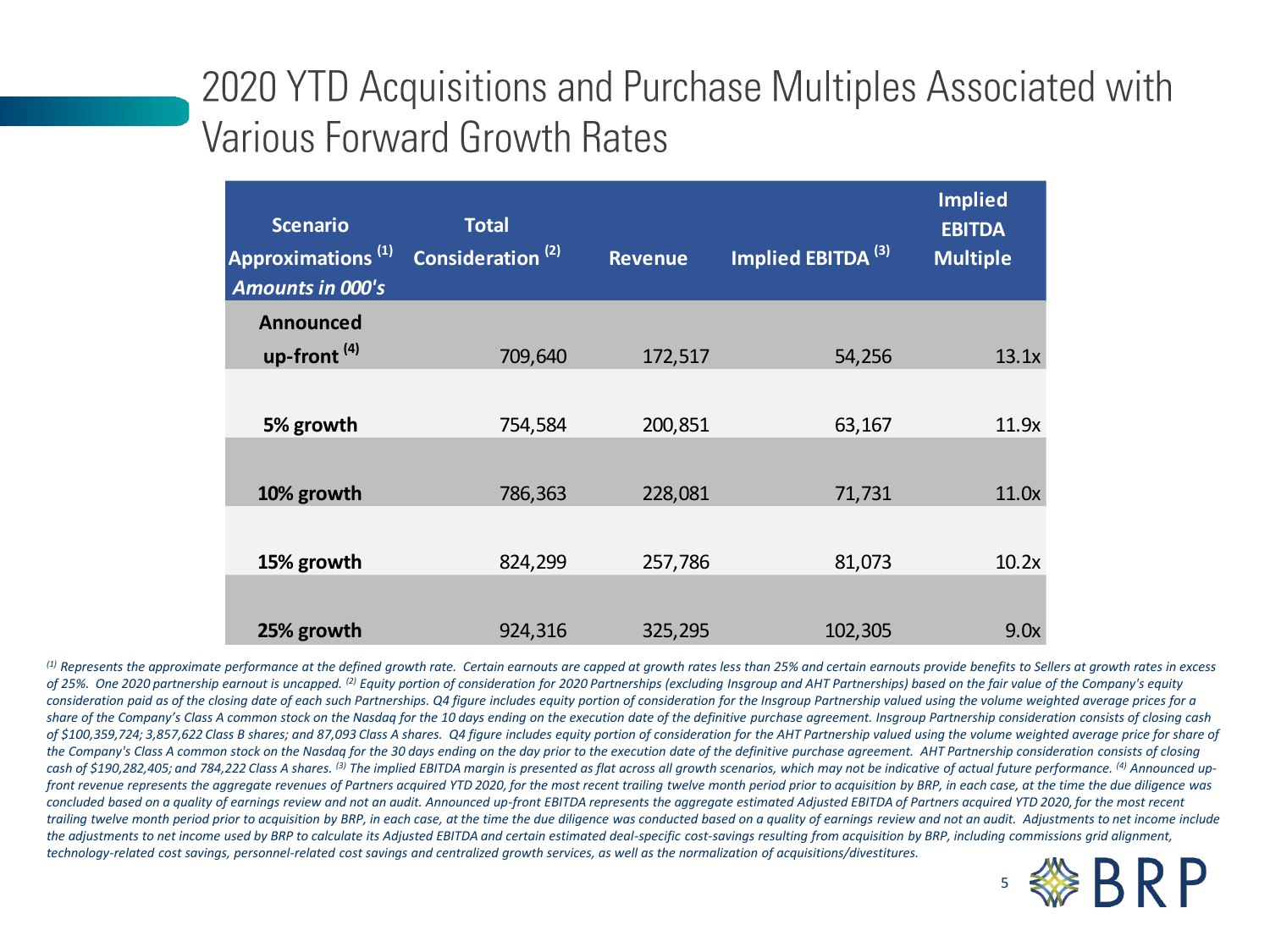## 2020 Partnerships

| 2020 Partnerships                                            |      |                |    |                |    |                |    |                |    |            |
|--------------------------------------------------------------|------|----------------|----|----------------|----|----------------|----|----------------|----|------------|
|                                                              | 2020 |                |    |                |    |                |    |                |    |            |
| Amounts in 000's                                             |      | Q <sub>1</sub> |    | Q <sub>2</sub> |    | Q <sub>3</sub> |    | Q <sub>4</sub> |    | <b>YTD</b> |
| <b>CONSOLIDATED</b>                                          |      |                |    |                |    |                |    |                |    |            |
| Closed Partnerships <sup>(1)</sup>                           | 4    |                |    | 5              |    | $\overline{2}$ |    | $2^{(1)}$      |    | 13         |
| Cash/Equity aggregate closing consideration <sup>(2)</sup>   | \$   | 56,449         | \$ | 227,418        | \$ | 6,826          | \$ | 418,947        | \$ | 709,640    |
| Maximum contingent earnout (3)                               | \$   | 16,828         | \$ | 110,701        | \$ | 7,240          | \$ | 173,110        | \$ | 307,879    |
| Annualized acquired revenue (4)                              |      | 30,612         | \$ | 47,403         | \$ | 3,668          | \$ | 90,834         | \$ | 172,517    |
| Annualized estimated acquired adjusted EBITDA <sup>(5)</sup> |      | 5,123          | \$ | 19,477         | \$ | 806            | \$ | 28,850         | \$ | 54,256     |
| Phasing of annualized acquired revenue (6)                   |      | 66,637         | \$ | 37,248         | \$ | 33,391         | \$ | 35,241         | \$ | 172,517    |

*(1) Inclusive of Insgroup Partnership announced 11/5/20; closed on 11/30/20 and AHT Partnership announced and closed 12/1/20*

*(2) Equity portion of consideration for 2020 Partnerships (excluding Insgroup and AHT Partnerships) based on the fair value of the Company's equity consideration paid as of the closing date of each such*  Partnerships. Q4 figure includes equity portion of consideration for the Insgroup Partnership valued using the volume weighted average prices for a share of the Company's Class A common stock on the Nasdaq for the 10 days ending on the execution date of the definitive purchase agreement. Insgroup Partnership consideration consists of closing cash of \$100,359,724; 3,857,622 Class B shares; and 87,093 *Class A shares. Q4 figure includes equity portion of consideration for the AHT Partnership valued using the volume weighted average price for share of the Company's Class A common stock on the Nasdaq for the 30 days ending on the day prior to the execution date of the definitive purchase agreement. AHT Partnership consideration consists of closing cash of \$190,282,405; and 784,222 Class A shares. (3) Q2 figure is inclusive of one uncapped earnout, which has been calculated assuming the Partner grows revenue 50% per year for three consecutive years.*

*(4) Represents the aggregate revenues of Partners acquired during the relevant quarter presented, for the most recent trailing twelve-month period prior to acquisition by the Company, in each case, at the time the due diligence was concluded based on a quality of earnings review and not an audit.*

<sup>(5)</sup> Represents the aggregate estimated Adjusted EBITDA of Partners acquired during the relevant quarter presented, for the most recent trailing twelve-month period prior to acquisition by the Company, in each case, at the time the due diligence was conducted based on a quality of earnings review and not an audit. Adjustments to net income include the adjustments to net income used by the Company to *calculate its Adjusted EBITDA and certain estimated deal-specific cost-savings resulting from acquisition by the Company, including commissions grid alignment, technology-related cost savings, personnelrelated cost savings and centralized growth services, as well as the normalization of acquisitions/divestitures.*

(6) Represents the aggregate revenues on a quarterly basis under ASC 606 of Partners acquired during the relevant year for the most recent trailing twelve-month period prior to acquisition by the Company, *in each case, at the time the due diligence was concluded based on a quality of earnings review and not an audit. Q4 amounts represent 2019 activity of acquired Partners and are not projections of 2020 performance.*

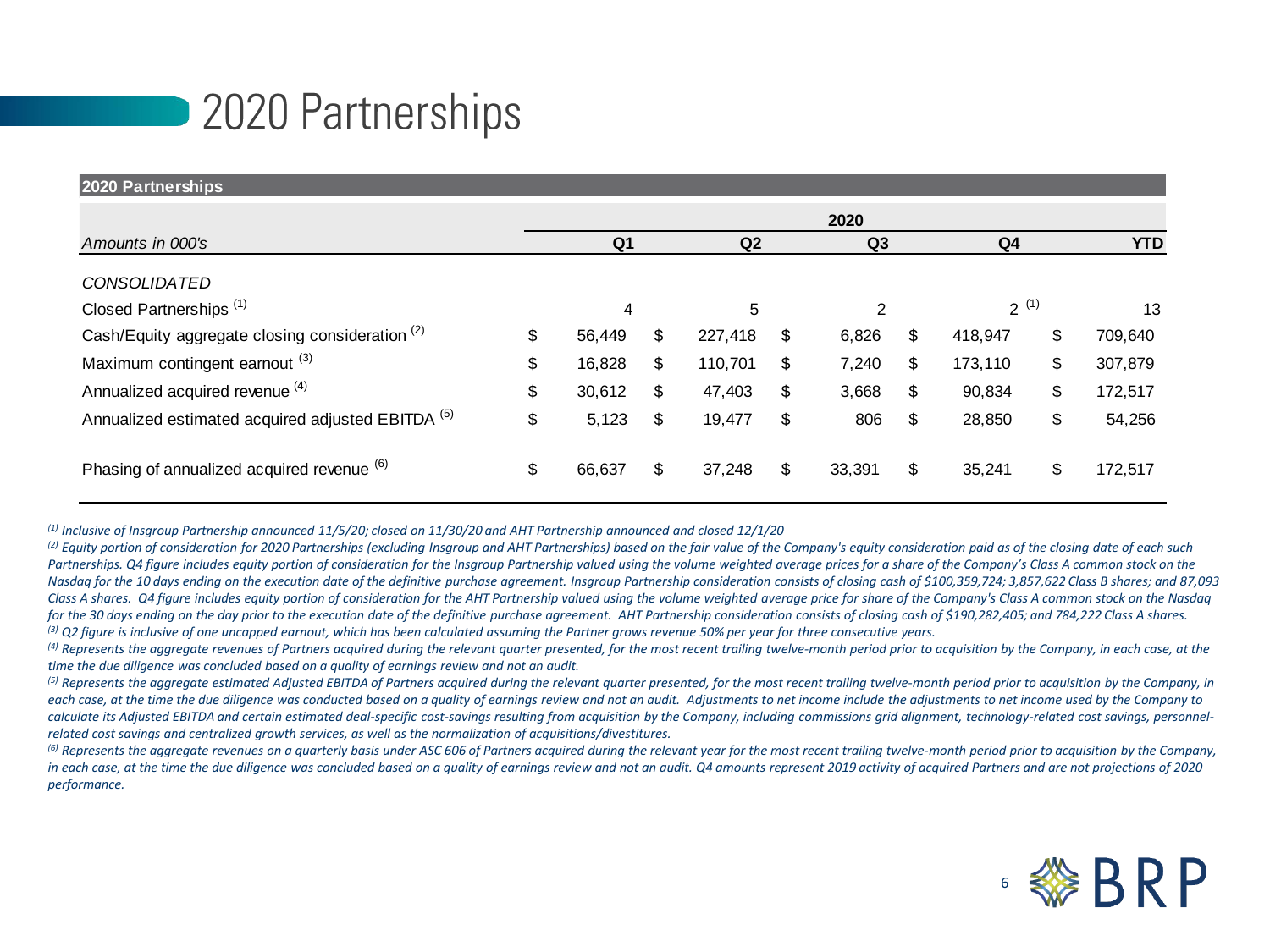